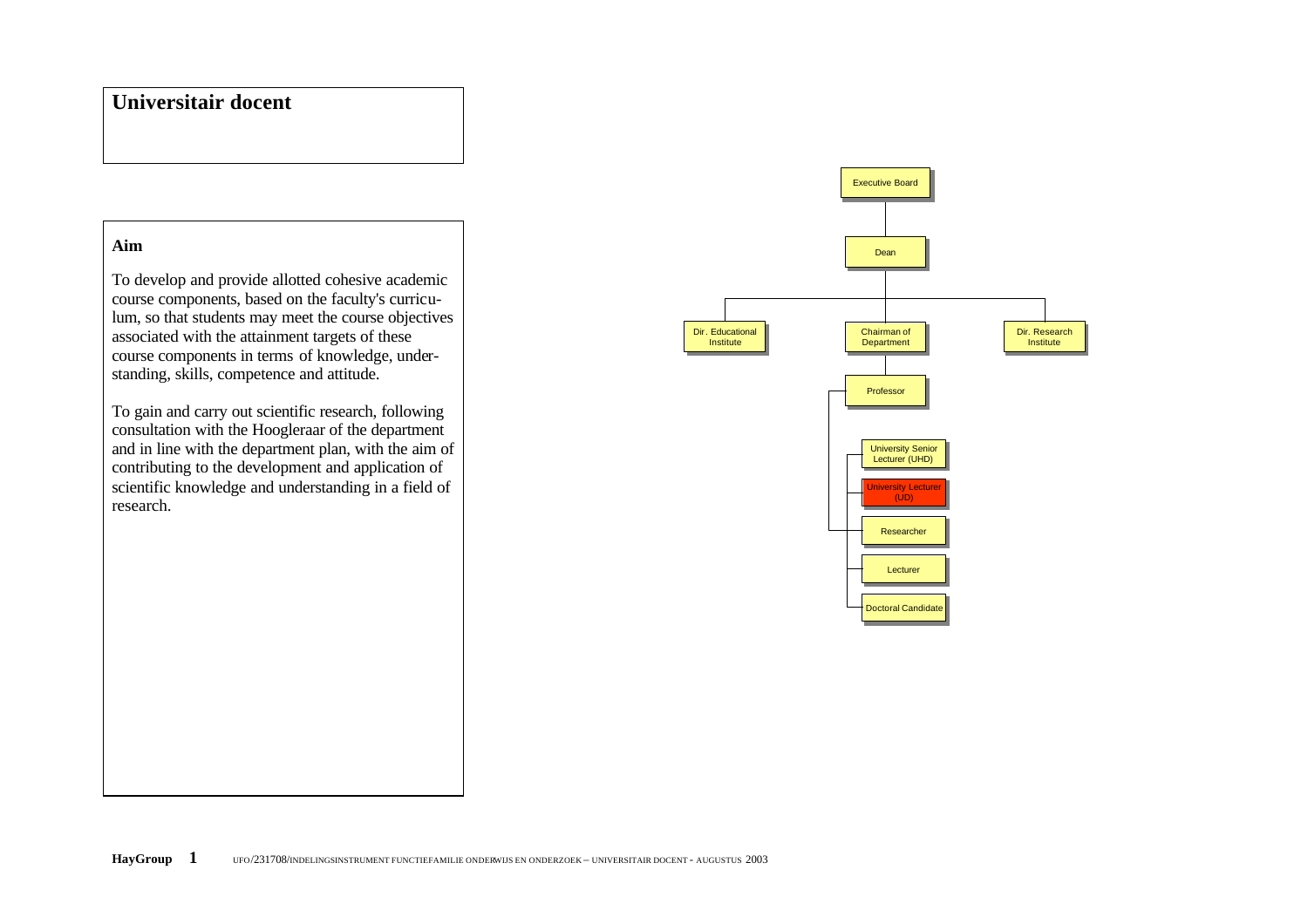| <b>TARGET AREAS</b>                                                                                                                                                                                                                   |                                                                                                                                     |                                                                                                                                                 |                                                                                                                                                                                                                                                                                                                                                                                                                                             |  |  |  |
|---------------------------------------------------------------------------------------------------------------------------------------------------------------------------------------------------------------------------------------|-------------------------------------------------------------------------------------------------------------------------------------|-------------------------------------------------------------------------------------------------------------------------------------------------|---------------------------------------------------------------------------------------------------------------------------------------------------------------------------------------------------------------------------------------------------------------------------------------------------------------------------------------------------------------------------------------------------------------------------------------------|--|--|--|
| <b>Core Activity</b>                                                                                                                                                                                                                  | <b>Scope</b>                                                                                                                        | <b>Result</b>                                                                                                                                   | <b>Activities</b>                                                                                                                                                                                                                                                                                                                                                                                                                           |  |  |  |
| <b>Educational Development</b>                                                                                                                                                                                                        |                                                                                                                                     |                                                                                                                                                 |                                                                                                                                                                                                                                                                                                                                                                                                                                             |  |  |  |
| To specify the course objectives for<br>a course component                                                                                                                                                                            | Faculty's curriculum<br>Cohesion with other course<br>components in the curriculum<br>Course objectives students<br>have to achieve | Content, teaching, testing<br>method(s) and composition of<br>allotted course components                                                        | Keep up to date on relevant national and international developments in own field of<br>$\bullet$<br>education<br>Select relevant literature and teaching methods<br>$\bullet$<br>Formulate teaching material and assignments or adjust established material<br>$\bullet$                                                                                                                                                                    |  |  |  |
| <b>Teaching</b><br>2                                                                                                                                                                                                                  |                                                                                                                                     |                                                                                                                                                 |                                                                                                                                                                                                                                                                                                                                                                                                                                             |  |  |  |
| To prepare and implement allotted<br>course components                                                                                                                                                                                | Faculty's curriculum<br>Specified study load<br>Norms and attainment targets                                                        | Achievement of the course ob-<br>jectives set with regard to stu-<br>dents' knowledge, understand-<br>ing, competence, skills and atti-<br>tude | Integrate research results into teaching<br>Prepare and hold programme meetings for students, provide potential students with<br>$\bullet$<br>information<br>Create the right conditions for the learning process by applying teaching methods<br>Supervise and coach students in the learning process during programme meetings<br>Supervise and assess students' work placement assignments and final projects and<br>$\bullet$<br>theses |  |  |  |
| 3<br><b>Testing</b>                                                                                                                                                                                                                   |                                                                                                                                     |                                                                                                                                                 |                                                                                                                                                                                                                                                                                                                                                                                                                                             |  |  |  |
| To test academic achievement,<br>using assessment methods devel-<br>oped and/or approved by the edu-<br>cational institute for this purpose                                                                                           | Established norms for the<br>faculty's curriculum                                                                                   | An objective assessment of the<br>extent to which the student has<br>attained the required level                                                | Formulate interim and final examination questions<br>Hold both oral and written interim and/or final examinations<br>$\bullet$<br>Assess interim/final examinations and award marks<br>$\bullet$                                                                                                                                                                                                                                            |  |  |  |
| <b>Course Evaluation</b><br>4                                                                                                                                                                                                         |                                                                                                                                     |                                                                                                                                                 |                                                                                                                                                                                                                                                                                                                                                                                                                                             |  |  |  |
| To contribute to the evaluation of<br>the framework and implementation<br>of course components, including<br>making proposals with regard to<br>possible improvements in the<br>teaching and/or content of these<br>course components | Established quality criteria,<br>content and objectives in the<br>faculty's curriculum                                              | Enabling students to attain the<br>course objectives more effec-<br>tively                                                                      | Evaluate and, if necessary, adjust own course components<br>Take part in internal working groups and discussions on course evaluations<br>$\bullet$<br>Analyse how course components are given with students and Docenten<br>$\bullet$<br>Contribute towards evaluation reports about the framework and implementation of the<br>$\bullet$<br>curriculum or parts of it<br>Provide information to programme review committees<br>$\bullet$  |  |  |  |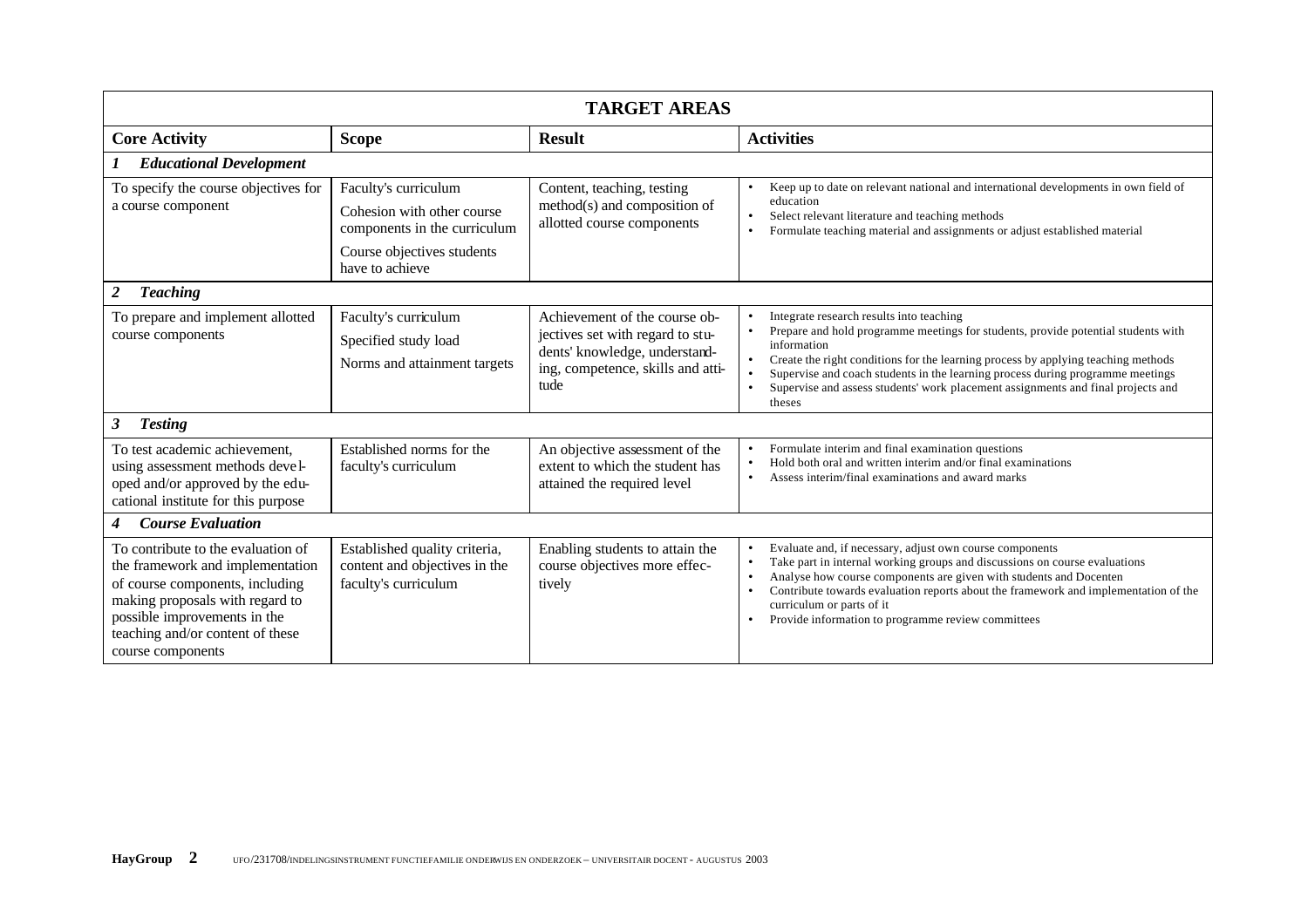| <b>TARGET AREAS</b>                                                                                       |                                                                                                                      |                                                                                                                                                                                             |                                                                                                                                                                                                                                                                                                                                                                                                                                                                                                                                      |  |  |
|-----------------------------------------------------------------------------------------------------------|----------------------------------------------------------------------------------------------------------------------|---------------------------------------------------------------------------------------------------------------------------------------------------------------------------------------------|--------------------------------------------------------------------------------------------------------------------------------------------------------------------------------------------------------------------------------------------------------------------------------------------------------------------------------------------------------------------------------------------------------------------------------------------------------------------------------------------------------------------------------------|--|--|
| <b>Core Activity</b>                                                                                      | <b>Scope</b>                                                                                                         | <b>Result</b>                                                                                                                                                                               | <b>Activities</b>                                                                                                                                                                                                                                                                                                                                                                                                                                                                                                                    |  |  |
| 5                                                                                                         | <b>Acquisition of Contract Research and Contract Teaching (variant)</b>                                              |                                                                                                                                                                                             |                                                                                                                                                                                                                                                                                                                                                                                                                                                                                                                                      |  |  |
| To write or assist in writing re-<br>search and/or teaching proposals to<br>be approved by the Hoogleraar | The department's research<br>programme and curriculum<br>and the quality requirements<br>of the commissioning bodies | Contribution towards contract-<br>ing partners and financiers for<br>substantive and financial par-<br>ticipation                                                                           | Contribute to the development of non-initial degree programmes<br>Draw attention to relevant developments and potential opportunities in the field of<br>education and research<br>Report to the commissioning body on performance and results<br>Develop and maintain contact with the influential Onderzoekers and financiers of<br>$\bullet$<br>research and education<br>Acquire subsidies                                                                                                                                       |  |  |
| <b>Co-ordination of Research</b><br>6                                                                     |                                                                                                                      |                                                                                                                                                                                             |                                                                                                                                                                                                                                                                                                                                                                                                                                                                                                                                      |  |  |
| To co-ordinate and monitor the<br>progress of one's own research                                          | Individual research plan                                                                                             | Achievement of aims of the<br>research plan                                                                                                                                                 | Bring into line with other research or research components<br>Give assignments and work instructions to academic and research staff<br>Monitor progress and quality of the work on assignments delegated to academic and<br>research support staff                                                                                                                                                                                                                                                                                   |  |  |
| <b>Research process</b><br>$\mathcal{I}$                                                                  |                                                                                                                      |                                                                                                                                                                                             |                                                                                                                                                                                                                                                                                                                                                                                                                                                                                                                                      |  |  |
| To collect, analyse and interpret<br>research data                                                        | Research plan<br>Scientific criteria<br>Protocols                                                                    | Solving the research problem as<br>it is defined                                                                                                                                            | Formulate a research plan<br>Verify the definition of the problem and the working hypotheses with the Hoogleraar<br>or Universitair hoofddocent<br>Study the literature, attend symposia and congresses and hold discussions with experts<br>on the subject matter<br>Formulate the definition of the problem, working hypotheses and specify the research<br>data required, the research method and target groups<br>Exchange knowledge with national and international colleague Onderzoekers and<br>experts in the subject matter |  |  |
| <b>Publication of Research</b><br>8                                                                       |                                                                                                                      |                                                                                                                                                                                             |                                                                                                                                                                                                                                                                                                                                                                                                                                                                                                                                      |  |  |
| To publicise the research results                                                                         | In consultation with fellow<br>authors<br>Criteria for the medium cho-<br>sen for this                               | Making colleagues partners in<br>the knowledge and insights that<br>have been acquired, as well as<br>receiving feedback on these and<br>improving the position of the<br>area of knowledge | Write articles for publication in recognised scientific journals and specialist journals<br>Write conference papers and give lectures at conferences<br>Give presentations to external organisations<br>Make adjustments to the published articles following comments from reviewers and<br>colleague Onderzoekers                                                                                                                                                                                                                   |  |  |
| 9<br><b>Supervising students</b>                                                                          |                                                                                                                      |                                                                                                                                                                                             |                                                                                                                                                                                                                                                                                                                                                                                                                                                                                                                                      |  |  |
| To supervise students, including<br>assessing students' work and pro-<br>gress on their assignments       |                                                                                                                      | Enabling students to complete<br>their assignments within the<br>allotted time                                                                                                              | Discuss possible assignments with students<br>Discuss plans, implementation and progress of the assignments with the students<br>Assess the students' assignment and submit it to the Examining Board                                                                                                                                                                                                                                                                                                                                |  |  |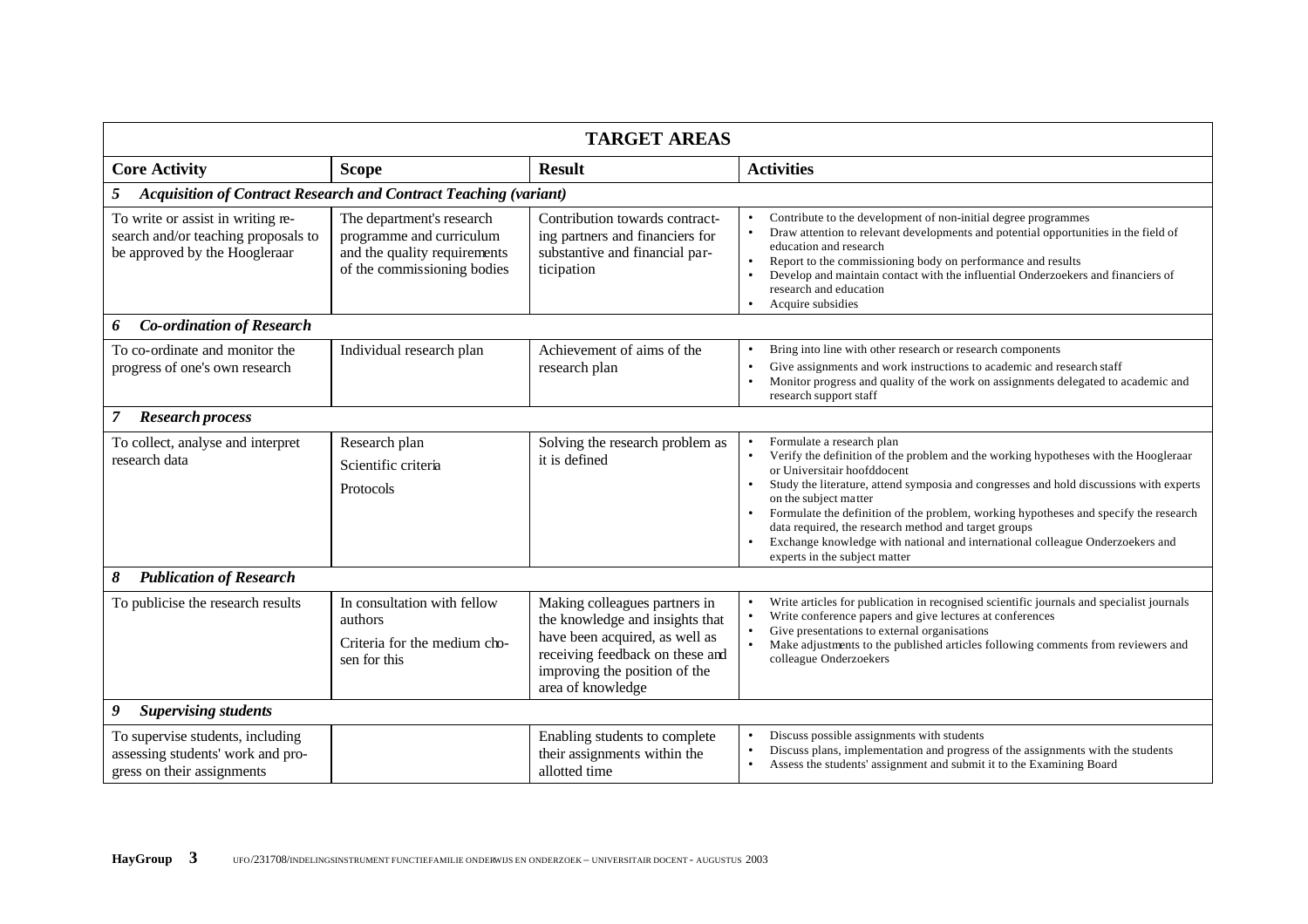| <b>TARGET AREAS</b>                                                                                                                                |                                                                                      |                                                                                                                                                                  |                                                                                                                                                                                                                                                                                                                                                                                    |  |  |  |
|----------------------------------------------------------------------------------------------------------------------------------------------------|--------------------------------------------------------------------------------------|------------------------------------------------------------------------------------------------------------------------------------------------------------------|------------------------------------------------------------------------------------------------------------------------------------------------------------------------------------------------------------------------------------------------------------------------------------------------------------------------------------------------------------------------------------|--|--|--|
| <b>Core Activity</b>                                                                                                                               | <b>Scope</b>                                                                         | <b>Result</b>                                                                                                                                                    | <b>Activities</b>                                                                                                                                                                                                                                                                                                                                                                  |  |  |  |
| 10 Supervising Promovendi (variant)                                                                                                                |                                                                                      |                                                                                                                                                                  |                                                                                                                                                                                                                                                                                                                                                                                    |  |  |  |
| To supervise Promovendi in the<br>content of their work on their thesis<br>and its progress by acting as assis-<br>tant doctoral thesis supervisor | Following consultation with<br>the doctoral thesis supervisor                        | Contribution to high-quality<br>research and to Promovendi<br>being able to complete their<br>theses in good time                                                | Inform Promovendi about possible doctorate thesis subjects<br>Discuss progress of research or research components with Promovendi<br>Assist in assessing Promovendus' theses<br>Provide input to the doctoral thesis supervisor to help in assessing the Promovendi<br>Supervise Promovendi in preparing and jointly teaching a course component and then<br>give feedback on this |  |  |  |
| 11 Patient Care                                                                                                                                    |                                                                                      |                                                                                                                                                                  |                                                                                                                                                                                                                                                                                                                                                                                    |  |  |  |
| To formulate a treatment plan and<br>have it carried out (specialist dental<br>care, specialist veterinary care)                                   | Following referral by an ex-<br>ternal practitioner (dentist,<br>veterinary surgeon) | Development of treatment skills<br>and/or benefits to patients'<br>health                                                                                        | Supervise specialists/trainee dentists with regard to their patient care tasks in the rele-<br>vant research field<br>Take care of implementing and evaluating procedures considered suitable for diagnos-<br>tics and/or treatment<br>Provide care<br>$\bullet$<br>Take part in or lead patient discussions<br>Keep medical reports up to date                                    |  |  |  |
| <b>Management of Equipment and Laboratories</b><br>12                                                                                              |                                                                                      |                                                                                                                                                                  |                                                                                                                                                                                                                                                                                                                                                                                    |  |  |  |
| To manage equipment and/or labo-<br>ratories                                                                                                       | <b>Budget allocated</b>                                                              | Resources and facilities needed<br>for carrying out research                                                                                                     | Consult and verify with the Director of Operations or the Director of the Research<br>Institute<br>Formulate an investment proposal<br>$\bullet$                                                                                                                                                                                                                                   |  |  |  |
| 13 Social Service                                                                                                                                  |                                                                                      |                                                                                                                                                                  |                                                                                                                                                                                                                                                                                                                                                                                    |  |  |  |
| To spread the departments' knowl-<br>edge through various media                                                                                    |                                                                                      | Scientific knowledge that is<br>clear, understandable and appli-<br>cable for a wide audience, as<br>well as contributing to the posi-<br>tion of the department | Contribute to current social discussion from own area of expertise<br>Give lectures and interviews to various media                                                                                                                                                                                                                                                                |  |  |  |
| 14 Working groups and committees                                                                                                                   |                                                                                      |                                                                                                                                                                  |                                                                                                                                                                                                                                                                                                                                                                                    |  |  |  |
| To take part in and/or chair com-<br>mittees or working groups, as well<br>as perform allotted executive and<br>administrative tasks.              |                                                                                      | Contribution to the development<br>of the faculty                                                                                                                | Prepare topics to be discussed in working groups or committees<br>Take part in committee meetings and working group meetings<br>Work out the details of certain topics in preparation for a subsequent meeting<br>Keep staff informed of matters discussed in the working groups                                                                                                   |  |  |  |